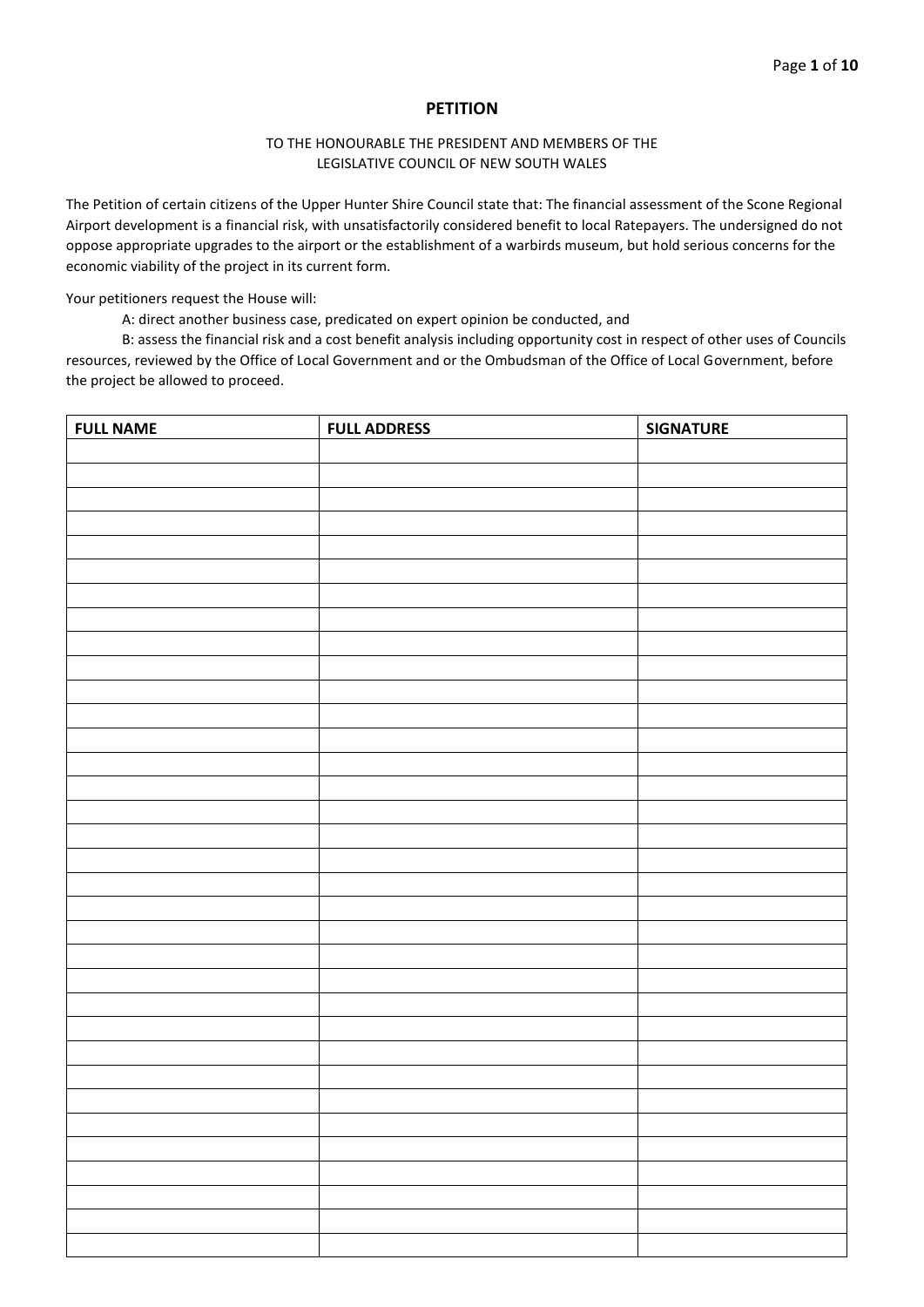Your petitioners request the House will:

A: Direct another business case, predicated on expert opinion be conducted and;

| <b>FULL NAME</b> | <b>FULL ADDRESS</b> | <b>SIGNATURE</b> |
|------------------|---------------------|------------------|
|                  |                     |                  |
|                  |                     |                  |
|                  |                     |                  |
|                  |                     |                  |
|                  |                     |                  |
|                  |                     |                  |
|                  |                     |                  |
|                  |                     |                  |
|                  |                     |                  |
|                  |                     |                  |
|                  |                     |                  |
|                  |                     |                  |
|                  |                     |                  |
|                  |                     |                  |
|                  |                     |                  |
|                  |                     |                  |
|                  |                     |                  |
|                  |                     |                  |
|                  |                     |                  |
|                  |                     |                  |
|                  |                     |                  |
|                  |                     |                  |
|                  |                     |                  |
|                  |                     |                  |
|                  |                     |                  |
|                  |                     |                  |
|                  |                     |                  |
|                  |                     |                  |
|                  |                     |                  |
|                  |                     |                  |
|                  |                     |                  |
|                  |                     |                  |
|                  |                     |                  |
|                  |                     |                  |
|                  |                     |                  |
|                  |                     |                  |
|                  |                     |                  |
|                  |                     |                  |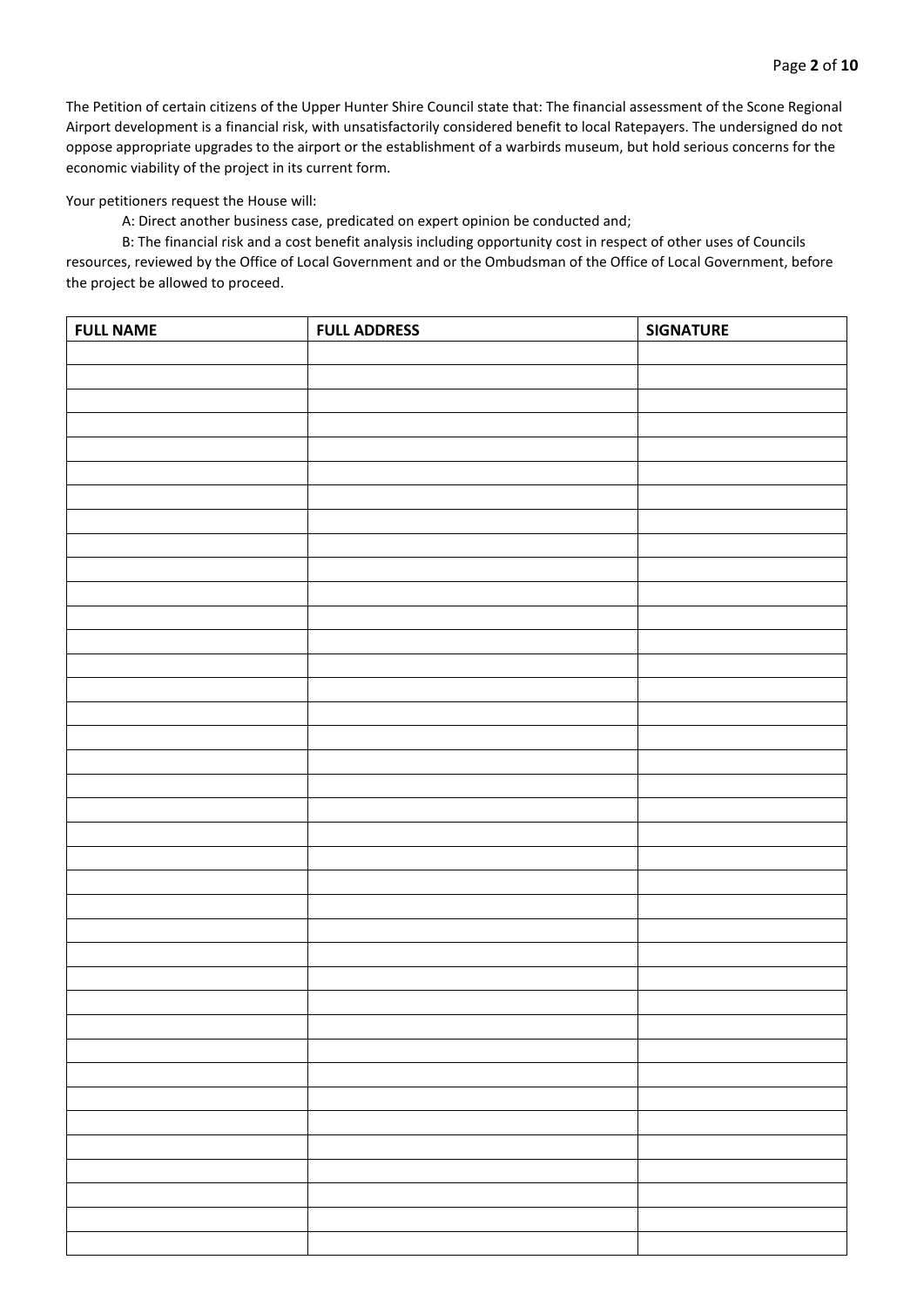Your petitioners request the House will:

A: Direct another business case, predicated on expert opinion be conducted and;

| <b>FULL NAME</b> | <b>FULL ADDRESS</b> | <b>SIGNATURE</b> |
|------------------|---------------------|------------------|
|                  |                     |                  |
|                  |                     |                  |
|                  |                     |                  |
|                  |                     |                  |
|                  |                     |                  |
|                  |                     |                  |
|                  |                     |                  |
|                  |                     |                  |
|                  |                     |                  |
|                  |                     |                  |
|                  |                     |                  |
|                  |                     |                  |
|                  |                     |                  |
|                  |                     |                  |
|                  |                     |                  |
|                  |                     |                  |
|                  |                     |                  |
|                  |                     |                  |
|                  |                     |                  |
|                  |                     |                  |
|                  |                     |                  |
|                  |                     |                  |
|                  |                     |                  |
|                  |                     |                  |
|                  |                     |                  |
|                  |                     |                  |
|                  |                     |                  |
|                  |                     |                  |
|                  |                     |                  |
|                  |                     |                  |
|                  |                     |                  |
|                  |                     |                  |
|                  |                     |                  |
|                  |                     |                  |
|                  |                     |                  |
|                  |                     |                  |
|                  |                     |                  |
|                  |                     |                  |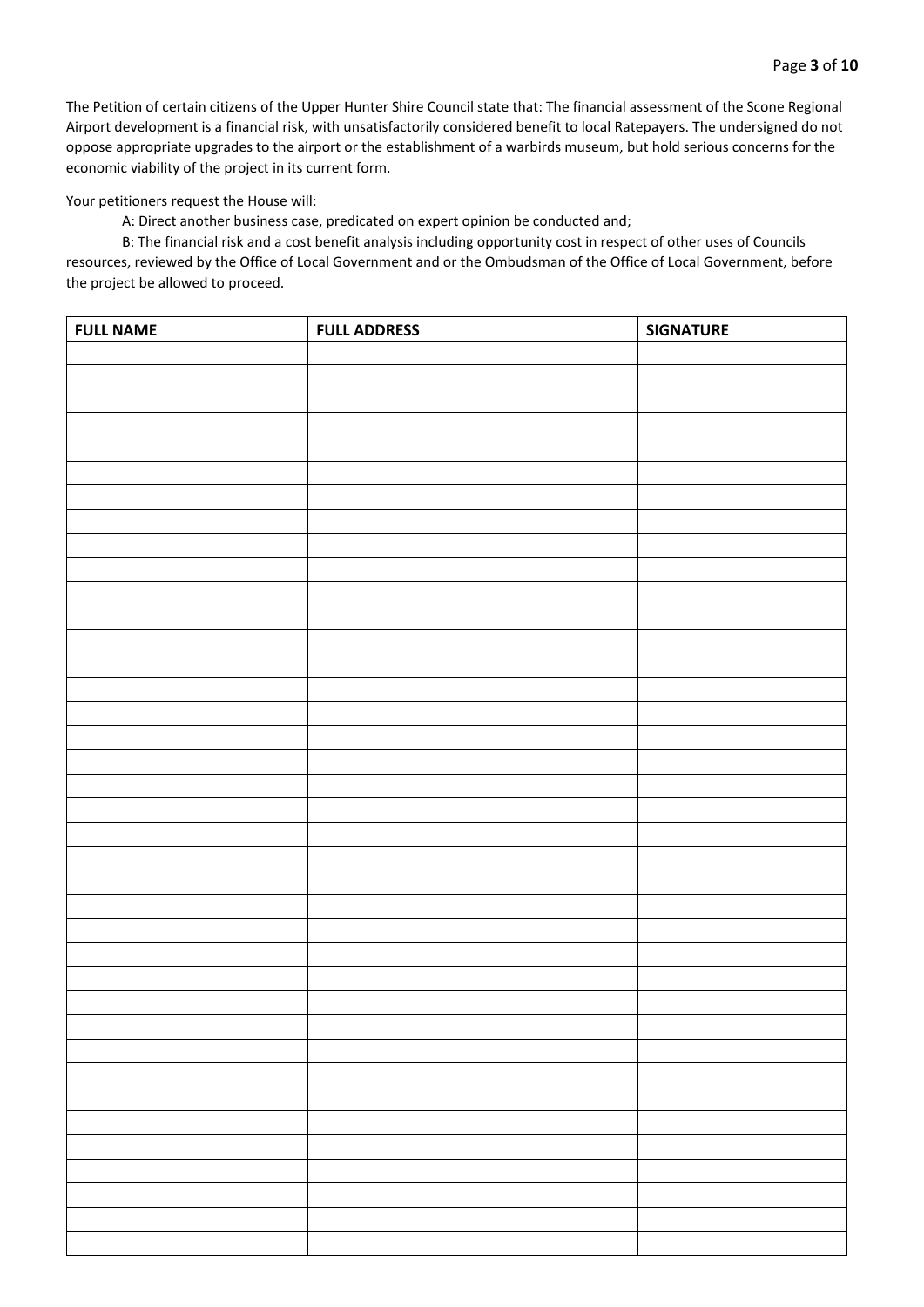Your petitioners request the House will:

A: Direct another business case, predicated on expert opinion be conducted and;

| <b>FULL NAME</b> | <b>FULL ADDRESS</b> | <b>SIGNATURE</b> |
|------------------|---------------------|------------------|
|                  |                     |                  |
|                  |                     |                  |
|                  |                     |                  |
|                  |                     |                  |
|                  |                     |                  |
|                  |                     |                  |
|                  |                     |                  |
|                  |                     |                  |
|                  |                     |                  |
|                  |                     |                  |
|                  |                     |                  |
|                  |                     |                  |
|                  |                     |                  |
|                  |                     |                  |
|                  |                     |                  |
|                  |                     |                  |
|                  |                     |                  |
|                  |                     |                  |
|                  |                     |                  |
|                  |                     |                  |
|                  |                     |                  |
|                  |                     |                  |
|                  |                     |                  |
|                  |                     |                  |
|                  |                     |                  |
|                  |                     |                  |
|                  |                     |                  |
|                  |                     |                  |
|                  |                     |                  |
|                  |                     |                  |
|                  |                     |                  |
|                  |                     |                  |
|                  |                     |                  |
|                  |                     |                  |
|                  |                     |                  |
|                  |                     |                  |
|                  |                     |                  |
|                  |                     |                  |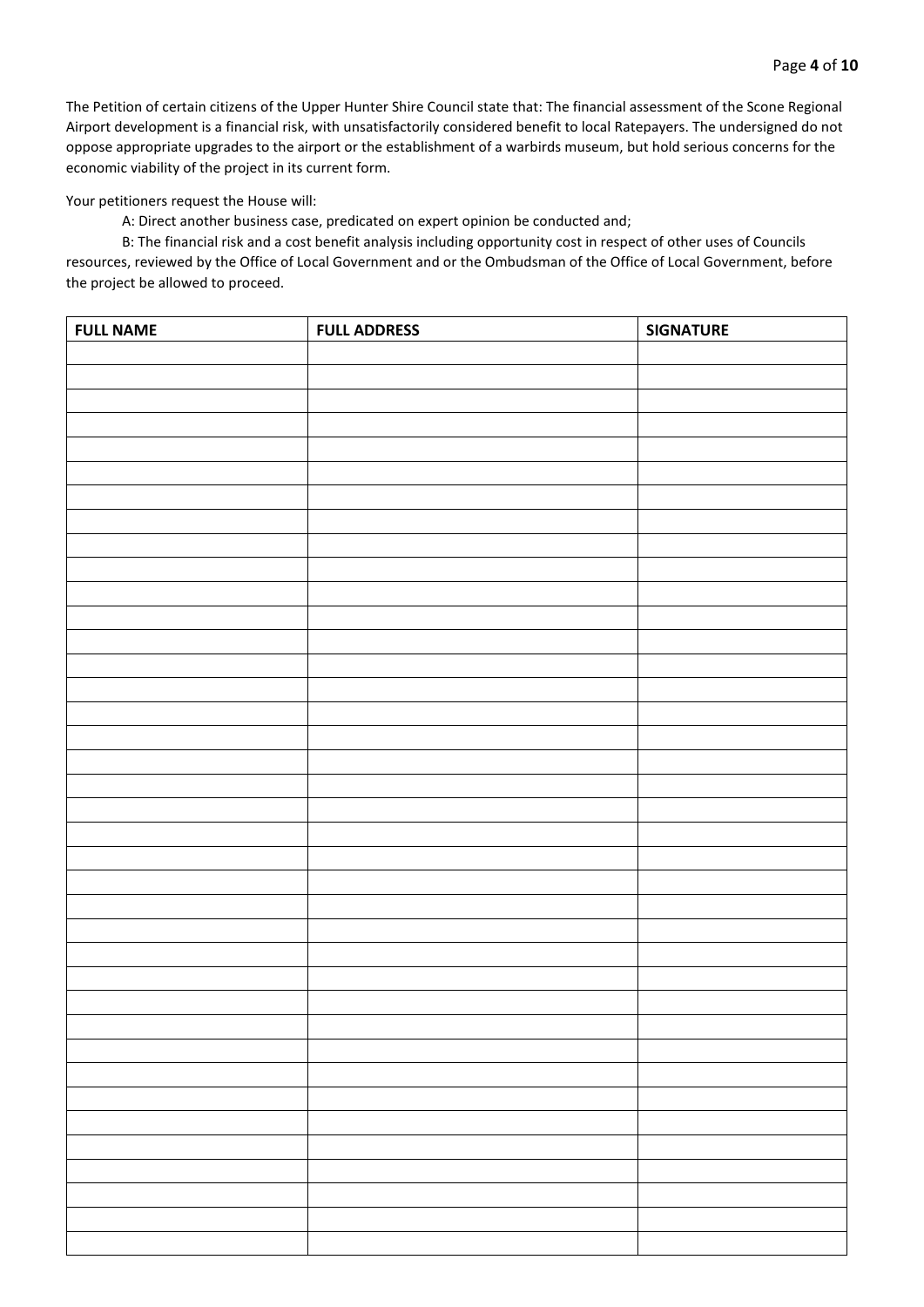Your petitioners request the House will:

A: Direct another business case, predicated on expert opinion be conducted and;

| <b>FULL NAME</b> | <b>FULL ADDRESS</b> | <b>SIGNATURE</b> |
|------------------|---------------------|------------------|
|                  |                     |                  |
|                  |                     |                  |
|                  |                     |                  |
|                  |                     |                  |
|                  |                     |                  |
|                  |                     |                  |
|                  |                     |                  |
|                  |                     |                  |
|                  |                     |                  |
|                  |                     |                  |
|                  |                     |                  |
|                  |                     |                  |
|                  |                     |                  |
|                  |                     |                  |
|                  |                     |                  |
|                  |                     |                  |
|                  |                     |                  |
|                  |                     |                  |
|                  |                     |                  |
|                  |                     |                  |
|                  |                     |                  |
|                  |                     |                  |
|                  |                     |                  |
|                  |                     |                  |
|                  |                     |                  |
|                  |                     |                  |
|                  |                     |                  |
|                  |                     |                  |
|                  |                     |                  |
|                  |                     |                  |
|                  |                     |                  |
|                  |                     |                  |
|                  |                     |                  |
|                  |                     |                  |
|                  |                     |                  |
|                  |                     |                  |
|                  |                     |                  |
|                  |                     |                  |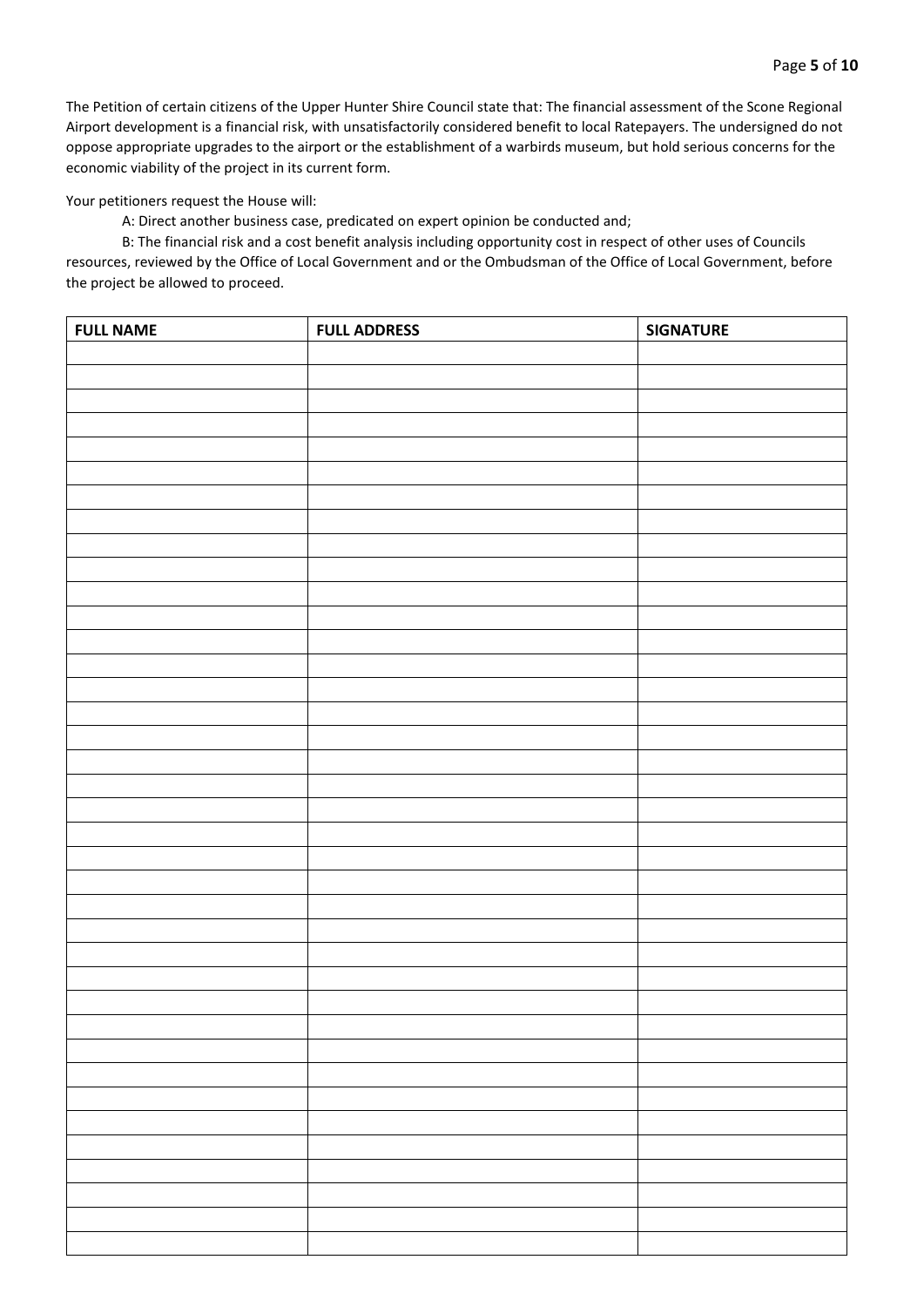Your petitioners request the House will:

A: Direct another business case, predicated on expert opinion be conducted and;

| <b>FULL NAME</b> | <b>FULL ADDRESS</b> | <b>SIGNATURE</b> |
|------------------|---------------------|------------------|
|                  |                     |                  |
|                  |                     |                  |
|                  |                     |                  |
|                  |                     |                  |
|                  |                     |                  |
|                  |                     |                  |
|                  |                     |                  |
|                  |                     |                  |
|                  |                     |                  |
|                  |                     |                  |
|                  |                     |                  |
|                  |                     |                  |
|                  |                     |                  |
|                  |                     |                  |
|                  |                     |                  |
|                  |                     |                  |
|                  |                     |                  |
|                  |                     |                  |
|                  |                     |                  |
|                  |                     |                  |
|                  |                     |                  |
|                  |                     |                  |
|                  |                     |                  |
|                  |                     |                  |
|                  |                     |                  |
|                  |                     |                  |
|                  |                     |                  |
|                  |                     |                  |
|                  |                     |                  |
|                  |                     |                  |
|                  |                     |                  |
|                  |                     |                  |
|                  |                     |                  |
|                  |                     |                  |
|                  |                     |                  |
|                  |                     |                  |
|                  |                     |                  |
|                  |                     |                  |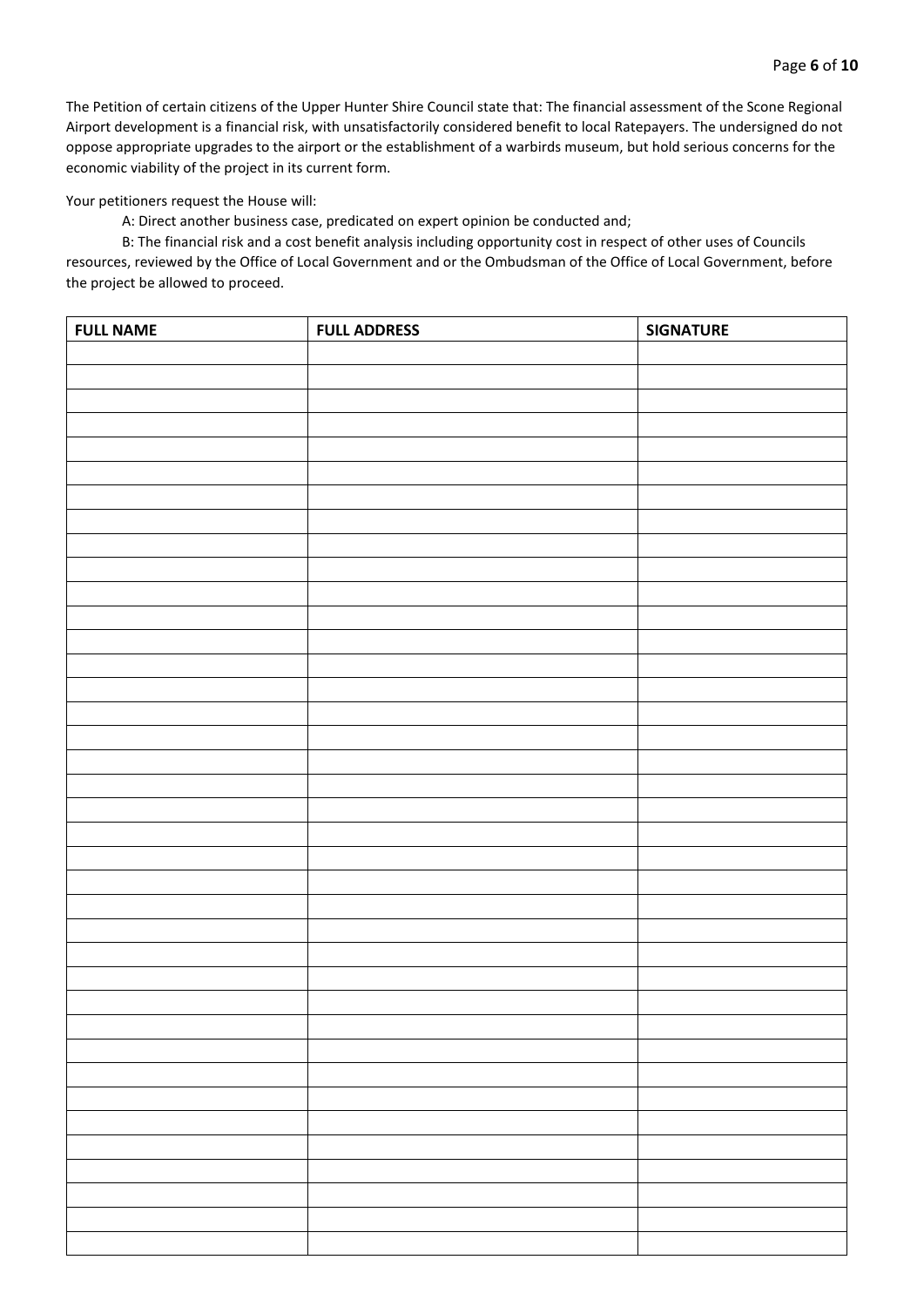Your petitioners request the House will:

A: Direct another business case, predicated on expert opinion be conducted and;

| <b>FULL NAME</b> | <b>FULL ADDRESS</b> | <b>SIGNATURE</b> |
|------------------|---------------------|------------------|
|                  |                     |                  |
|                  |                     |                  |
|                  |                     |                  |
|                  |                     |                  |
|                  |                     |                  |
|                  |                     |                  |
|                  |                     |                  |
|                  |                     |                  |
|                  |                     |                  |
|                  |                     |                  |
|                  |                     |                  |
|                  |                     |                  |
|                  |                     |                  |
|                  |                     |                  |
|                  |                     |                  |
|                  |                     |                  |
|                  |                     |                  |
|                  |                     |                  |
|                  |                     |                  |
|                  |                     |                  |
|                  |                     |                  |
|                  |                     |                  |
|                  |                     |                  |
|                  |                     |                  |
|                  |                     |                  |
|                  |                     |                  |
|                  |                     |                  |
|                  |                     |                  |
|                  |                     |                  |
|                  |                     |                  |
|                  |                     |                  |
|                  |                     |                  |
|                  |                     |                  |
|                  |                     |                  |
|                  |                     |                  |
|                  |                     |                  |
|                  |                     |                  |
|                  |                     |                  |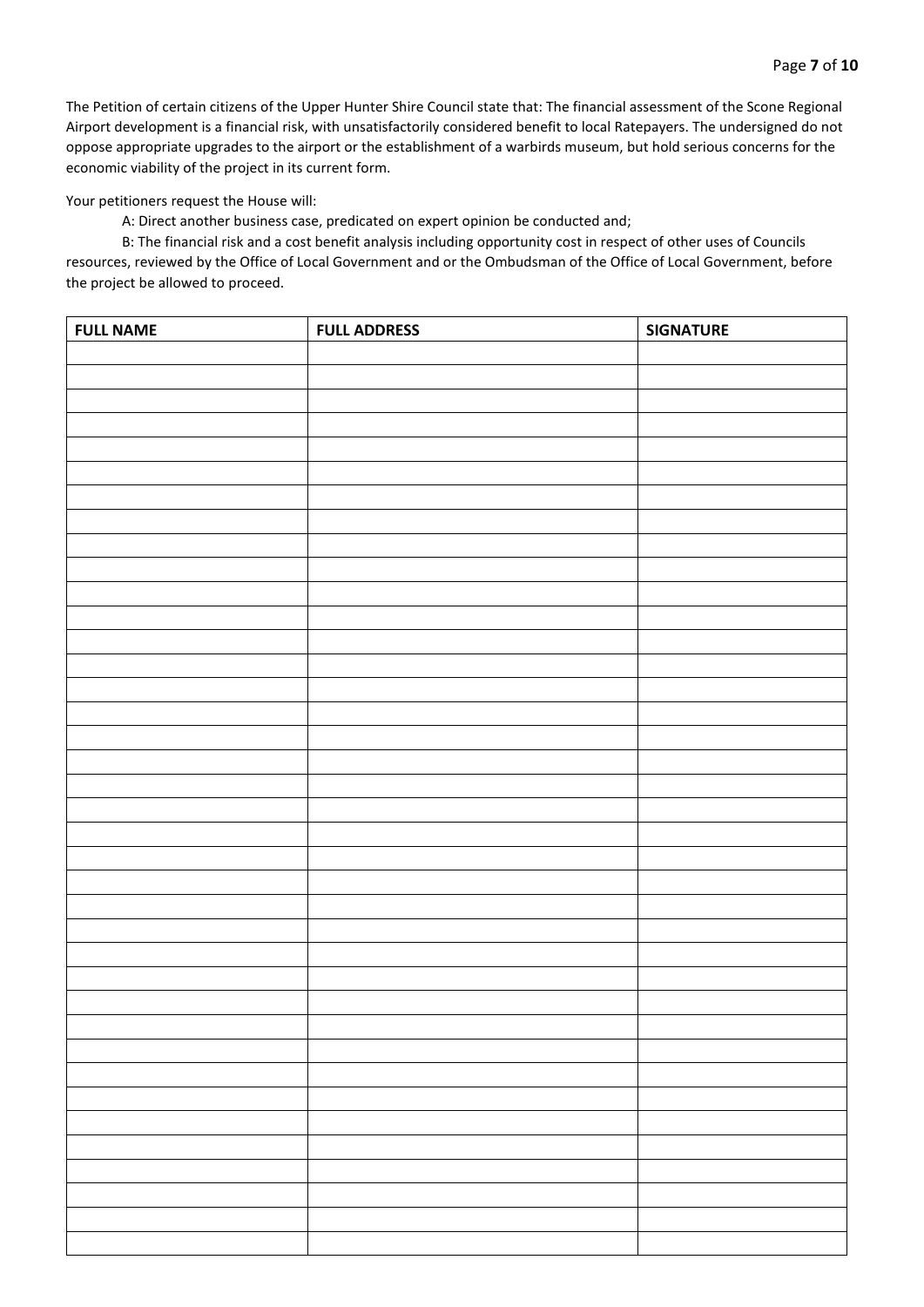Your petitioners request the House will:

A: Direct another business case, predicated on expert opinion be conducted and;

| <b>FULL NAME</b> | <b>FULL ADDRESS</b> | <b>SIGNATURE</b> |
|------------------|---------------------|------------------|
|                  |                     |                  |
|                  |                     |                  |
|                  |                     |                  |
|                  |                     |                  |
|                  |                     |                  |
|                  |                     |                  |
|                  |                     |                  |
|                  |                     |                  |
|                  |                     |                  |
|                  |                     |                  |
|                  |                     |                  |
|                  |                     |                  |
|                  |                     |                  |
|                  |                     |                  |
|                  |                     |                  |
|                  |                     |                  |
|                  |                     |                  |
|                  |                     |                  |
|                  |                     |                  |
|                  |                     |                  |
|                  |                     |                  |
|                  |                     |                  |
|                  |                     |                  |
|                  |                     |                  |
|                  |                     |                  |
|                  |                     |                  |
|                  |                     |                  |
|                  |                     |                  |
|                  |                     |                  |
|                  |                     |                  |
|                  |                     |                  |
|                  |                     |                  |
|                  |                     |                  |
|                  |                     |                  |
|                  |                     |                  |
|                  |                     |                  |
|                  |                     |                  |
|                  |                     |                  |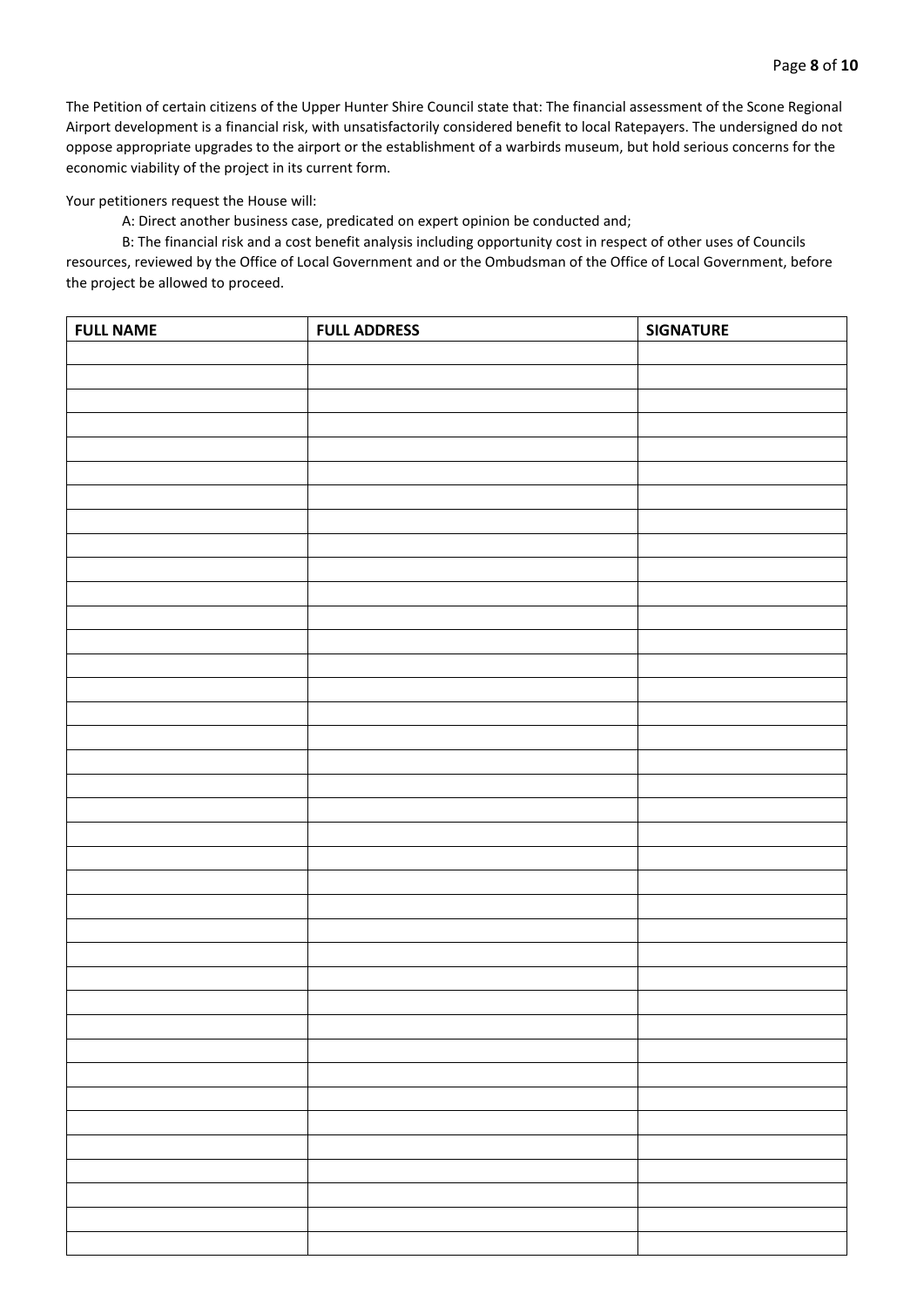Your petitioners request the House will:

A: Direct another business case, predicated on expert opinion be conducted and;

| <b>FULL NAME</b> | <b>FULL ADDRESS</b> | <b>SIGNATURE</b> |
|------------------|---------------------|------------------|
|                  |                     |                  |
|                  |                     |                  |
|                  |                     |                  |
|                  |                     |                  |
|                  |                     |                  |
|                  |                     |                  |
|                  |                     |                  |
|                  |                     |                  |
|                  |                     |                  |
|                  |                     |                  |
|                  |                     |                  |
|                  |                     |                  |
|                  |                     |                  |
|                  |                     |                  |
|                  |                     |                  |
|                  |                     |                  |
|                  |                     |                  |
|                  |                     |                  |
|                  |                     |                  |
|                  |                     |                  |
|                  |                     |                  |
|                  |                     |                  |
|                  |                     |                  |
|                  |                     |                  |
|                  |                     |                  |
|                  |                     |                  |
|                  |                     |                  |
|                  |                     |                  |
|                  |                     |                  |
|                  |                     |                  |
|                  |                     |                  |
|                  |                     |                  |
|                  |                     |                  |
|                  |                     |                  |
|                  |                     |                  |
|                  |                     |                  |
|                  |                     |                  |
|                  |                     |                  |